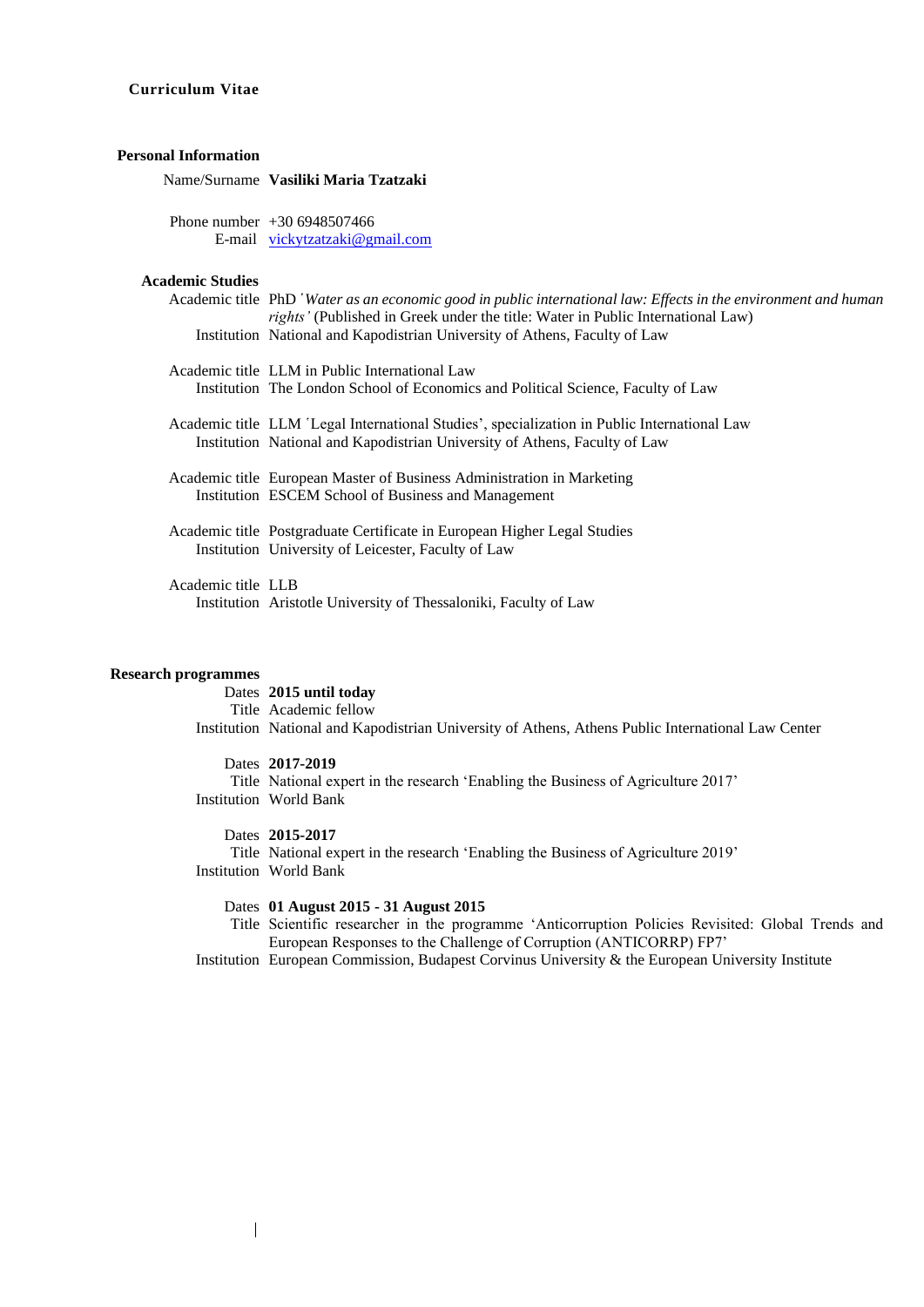# **Professional experience**

Dates **12 January 2021 until today** Position Legal Advisor Employer Hellenic Ministry of Environment and Energy, Deputy Minister's cabinet Dates **02 August 2019 – 12 January 2021** Position Legal Advisor Employer Hellenic Ministry of Environment and Energy, Minister's cabinet Dates **15 May 2015 – 17 July 2019** Position Legal Advisor Employer Hellenic Ministry of Environment and Energy, Cabinet of the Special Secretary for Water Dates **10 August 2012 – 22 April 2015** Position Legal Advisor Employer Hellenic Ministry of Environment and Energy, Cabinet of the Special Secretary for Water Dates **10 March 2010 – 10 August 2012** Position Legal Advisor Employer Hellenic Ministry of Environment and Energy, Cabinet of the Special Secretary for Water Dates **29 July 2005 - today** Position Lawyer at the Supreme Court of Greece, Member of the Athens Bar

## **Internship**

Dates **16 March 2006 - 15 June 2006** Position Intern Employer European Union, European Economic and Social Committee, Department of Foreign Relations

Dates **3 October 2005 - 3 February 2006** Position Intern Employer Hellenic Ministry of Foreign Affairs, D1 Directorate UN & International Organizations

Dates **January 2004 – June 2005** Position Intern Employer Piraeus Bank Thessaloniki, Legal Department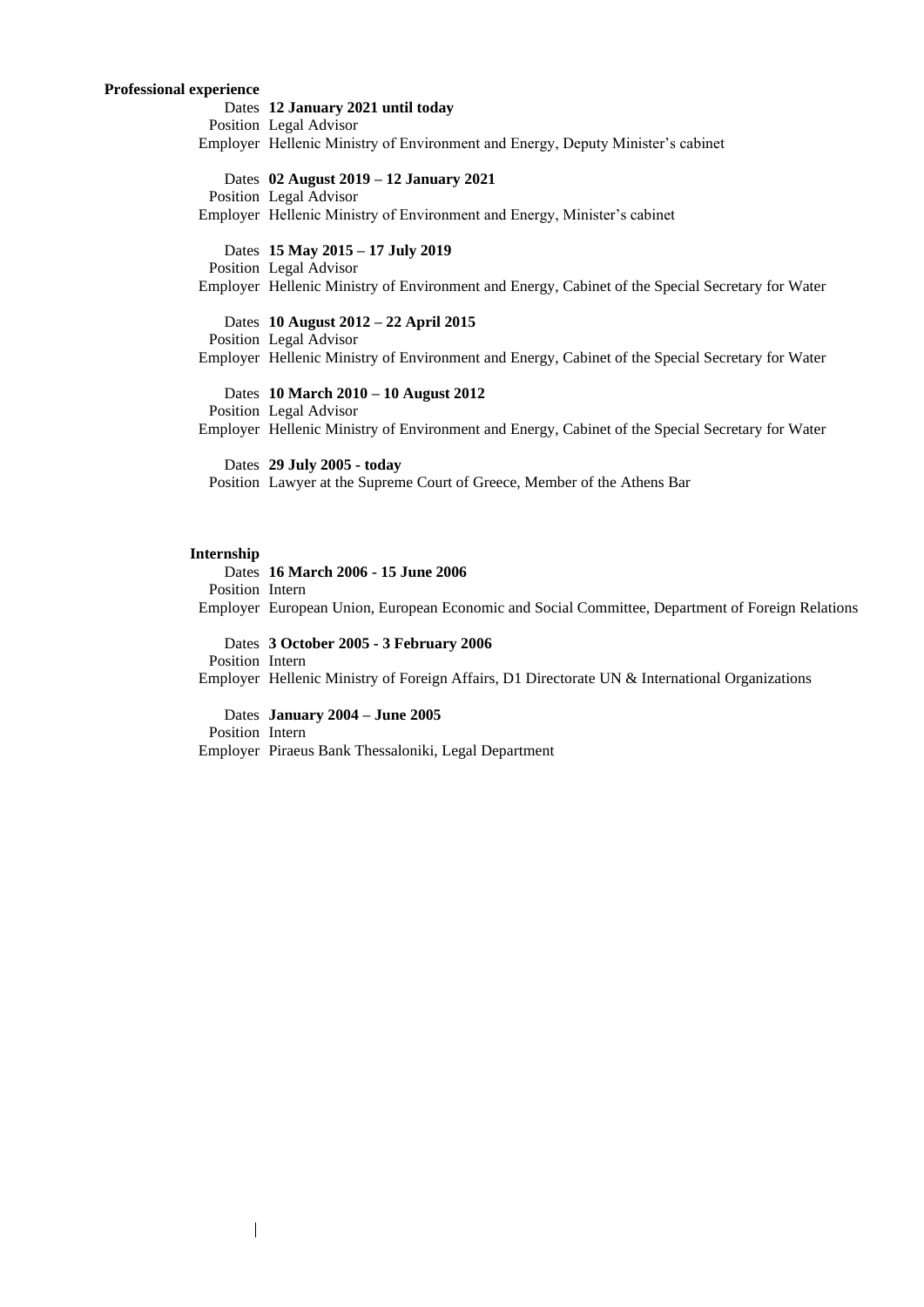# **Teaching experience**

| Dates 19 November 2020 - 15 February 2021<br>Position Teaching staff in MSc 'Man and Water' (The legal framework for management of water resources<br>in Greece)                                                                                                                      |  |  |
|---------------------------------------------------------------------------------------------------------------------------------------------------------------------------------------------------------------------------------------------------------------------------------------|--|--|
| Institution International University of Greece, Department of Forestry and Natural Environment                                                                                                                                                                                        |  |  |
| Dates 12 November 2020 - 28 February 2021<br>Position Teaching staff in MSc 'Analysis and Management of Manmade and Natural Disasters' (Economic<br>consequences of natural disasters)                                                                                                |  |  |
| Institution International University of Greece and Fire Academy                                                                                                                                                                                                                       |  |  |
| Dates 25 May 2020 - 03 July 2020 & 31 August 2020 - 09 October 2020<br>Position Teaching staff 'Signature-ratification and management of international agreements'<br>Institution Training School for Legal Advisors of the Hellenic Army, $2nd$ & $3rd$ Training Schools             |  |  |
| Dates 18 February 2018 - 26 March 2019<br>Position Scientific associate PD 407/80 (Exercises of International and European Law, Special Part of Public<br>International Law)                                                                                                          |  |  |
| Institution Democritos University of Thrace, Faculty of Law                                                                                                                                                                                                                           |  |  |
| Dates 14 November 2018 - 30 September 2019<br>Position Academic Scholar (International Institutions, International Humanitarian Law)<br>Institution Aristotle University of Thessaloniki, Faculty of Law                                                                              |  |  |
| Dates Academic years 2017-2021<br>Position Visiting lecturer in the LLM Programme «Public Law-Public Policies»<br>Institution National and Kapodistrian University of Athens, Faculty of Law                                                                                          |  |  |
|                                                                                                                                                                                                                                                                                       |  |  |
| Dates Academic years 2018-2021<br>Position Visiting lecturer in the LLM Programme «Public International Law»<br>Institution National and Kapodistrian University of Athens, Faculty of Law                                                                                            |  |  |
| Dates Academic years 2015-2020<br>Position Visiting lecturer in the MSc programme «Ecology and biodiversity management»<br>Institution National and Kapodistrian University of Athens, Faculty of Biology                                                                             |  |  |
| Dates Academic years 2015-2021<br>Position Academic staff in the School of Hellenic Police Officers (Public International law & International                                                                                                                                         |  |  |
| Humanitarian Law)<br>Institution Hellenic Police Headquarters, Ministry of Civil Protection                                                                                                                                                                                           |  |  |
| Dates Academic programme 2018 'Protection and sustainable management of surface and                                                                                                                                                                                                   |  |  |
| groundwater'<br>Position Academic staff<br>Institution National Center of Public Administration                                                                                                                                                                                       |  |  |
| Dates Academic years 2016-2021<br>Position President and member of the commission for the assessment of dissertations<br>Institution Hellenic Police Headquarters, Ministry of Civil Protection                                                                                       |  |  |
| Dates Academic years 2016-2021<br>Position Member of the commission for written examination for candidate police officers for placement in<br>International Organizations and Diplomatic Missions of Greece<br>Institution Hellenic Police Headquarters, Ministry of Civil Protection |  |  |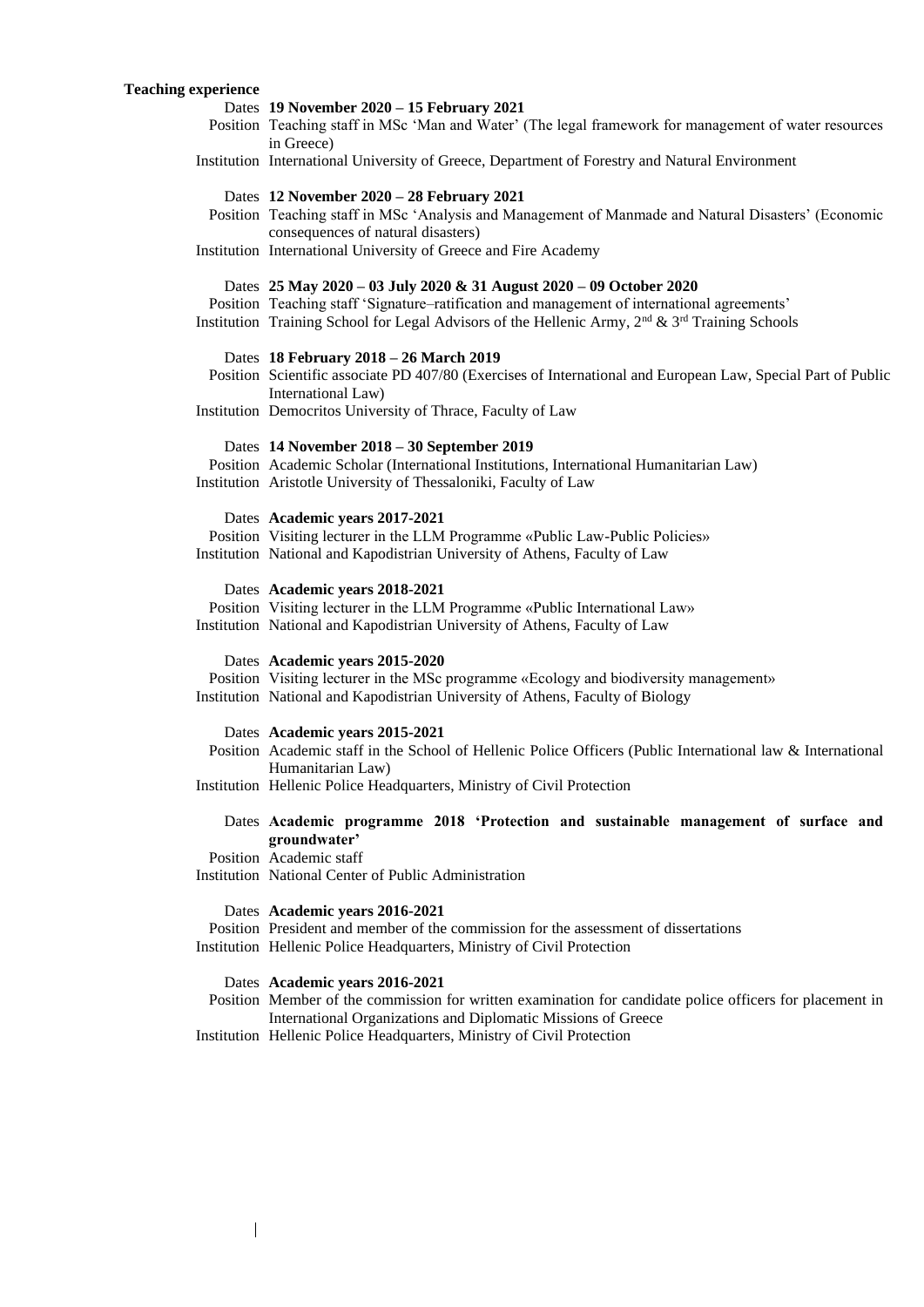## **Lectures**

## Dates **March 2019**

Title The environmental protection of transboundary watercourses: International law & practice. Institution European Law Student Association Thessaloniki, International Conference on Environmental Law

# Dates **December 2017**

Title Fresh water resources management and law. Examples drawn by the international community. Institution European Law Student Association Komotini, International winter school

# Dates **December 2016**

Title Institutional framework for the protection and management of water resources. Institution National Center of Public Administration

### Dates **June 2016**

Title The management of transboundary fresh water resources in international law Institution Hellenic Ministry of Foreign Affairs, Diplomatic Academy

#### **Publications**

- V. Tzatzaki. 2020. Restrictive measures when trading water: May GATT protect us from water scarcity. *Yearbook of International Environmental Law. (Accepted for publication, in print)*
- V. Tzatzaki. 2020. The new legal framework for the management of waste in Greece. Institutional interventions for a holistic approach. *Perivallon kai Dikaio 3/2020*, 407-418.
- V. Tzatzaki. 2020. Recent Developments in Environmental Law in Greece: A Commentary. *International Journal of Environmental Protection and Policy*: 66.
- V. Tzatzaki. 2020. Floods and Climate Change: Recent Institutional developments. *Nomos kai Physis*. [https://nomosphysis.org.gr/20222/plimmyres-kai-klimatiki-allagi-prosfates](https://nomosphysis.org.gr/20222/plimmyres-kai-klimatiki-allagi-prosfates-thesmikes-ekselikseis/)[thesmikes-ekselikseis/](https://nomosphysis.org.gr/20222/plimmyres-kai-klimatiki-allagi-prosfates-thesmikes-ekselikseis/)
- World Bank. 2019. Enabling the business of agriculture 2019 (English). Washington, D.C.: World Bank Group. https://openknowledge.worldbank.org/bitstream/handle/10986/31804/9781464813870.pdf? sequence=7&isAllowed=y. (National expert).
- V. Tzatzaki. 2018. Adapting the legal framework of natural marine resources management to climate disruption: The case of Greece. *Arctic Review on Law and Politics*: 1.
- United Nations Office for Disaster Risk Reduction. 2018. Words into Actions Guidelines, Implementation Guide for Addressing Water-Related Disasters and Transboundary Cooperation, *United Nations Economic Commission for Europe* United Nations Publications, 112 p. (National expert).
- V. Tzatzaki. 2017. Human dignity as a common element in international biolaw and the right to water. *Ius et Scientia:* 1.
- World Bank. 2017. Enabling the business of agriculture 2017 (English). Washington, D.C.: World **Bank** Bank Group. [http://documents.worldbank.org/curated/en/369051490124575049/Enabling-the-business](http://documents.worldbank.org/curated/en/369051490124575049/Enabling-the-business-of-agriculture-2017)[of-agriculture-2017.](http://documents.worldbank.org/curated/en/369051490124575049/Enabling-the-business-of-agriculture-2017) (National expert).
- V. Tzatzaki. 2017 National approaches for the realization of the human right to water: A comparative study, *in* E.J. Lohse & P.P. Poto (eds.), *Best Practices for the Protection of Water by Law: Focus on participatory instruments in environmental law and politics*, Berliner Wissenschafts-Verlag, 2017, pp 13-30.
- V. Tzatzaki and A. Dan Tarlock. 2015. International Water Law and Climate Disruption Adaptation, *in* A. Tanzi, O. McIntyre, A. Kolliopoulos, A. Rieu-Clarke & R. Kinna (eds.), *The UNECE Convention on the Protection and Use on Transboundary Watercourses and International Lakes*, BRILL pp. 379-393.
- V. Tzatzaki. 2014. Solidarity and Law: Examples drawn by the international community. *European Review of Public Law* 26 (1): 16.
- V. Tzatzaki. 2013. The operation of swimming pools and golf courses in the framework of integrated water resources management in Greece, *in* Α. Koutsouradis (ed), Contemporary legal and developmental problems of Greek tourism: 3rd Conference of Tourism Law-Chalkidiki 27-30 September 2012, pp 425-436
- V. Tzatzaki. *2012.* Water in public international law. Nomiki Vivliohtiki (480 pages).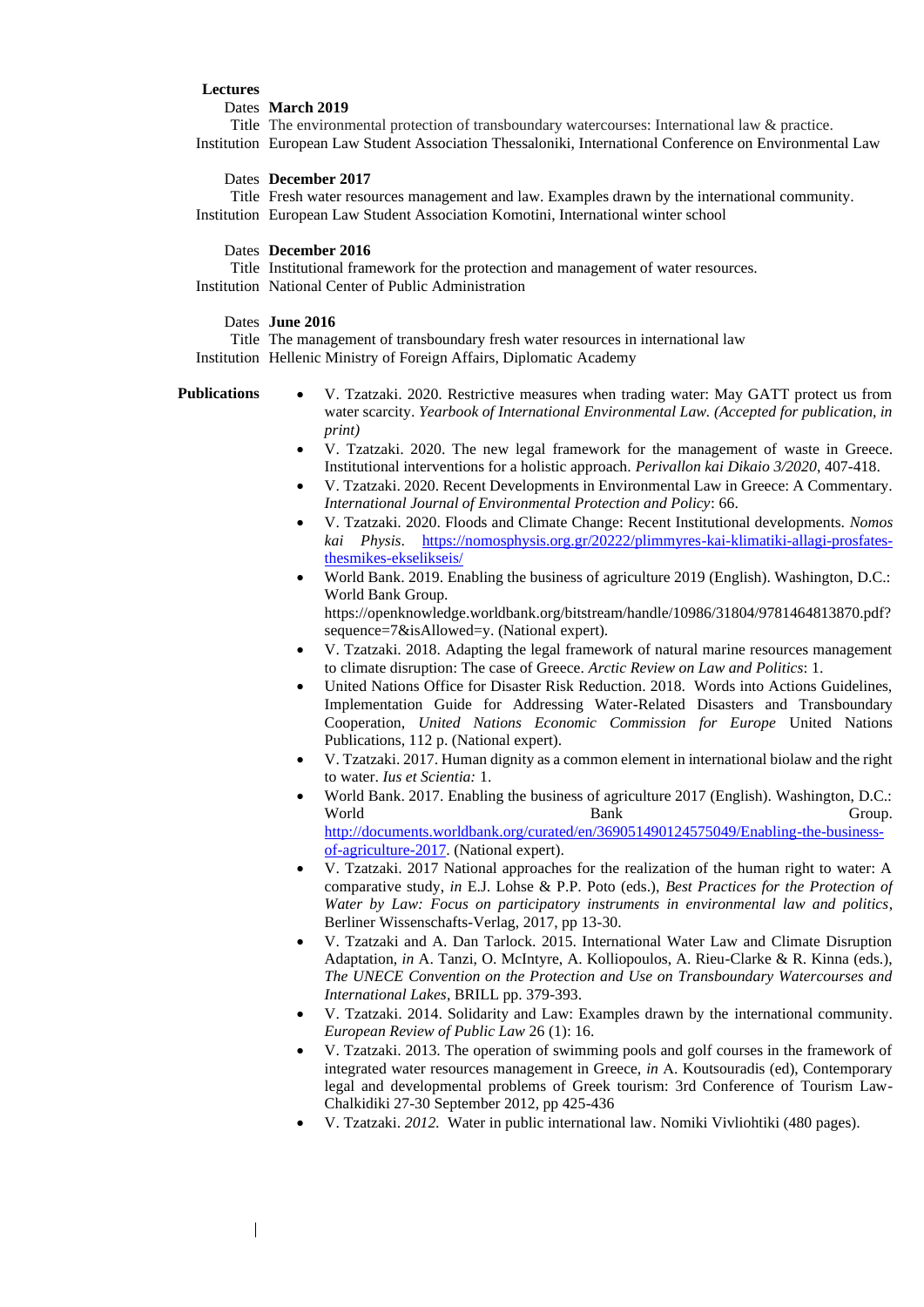- V. Tzatzaki. 2012. Tourism and water resoures in international law and integrated management, *in* A. Koutsouradis (ed), *International and European Dimension of Tourism*, 2nd Conference of Tourism Law, Nomiki Vivliothiki, pp 322-331.
- V. Tzatzaki. 2008. The contribution of the legal aspect of hydrology to the management of international water resources, *in* H.-J. Liebscher, R. Clarke, J. Rodda, G. Schultz, A. Schumann, L. Ubertini & G. Young (eds.), *The Role of Hydrology in Water Resources Management*, Proceedings of a symposium on the role of hydrology in water resources management, Capri, Italy, October 2008.IAHS Publication 327, pp. 24-28.
- V. Tzatzaki. 2008. The UN Convention on International Watercourses and Integrated Water Resources Management: A bridge built, 4 *IOP Conf. Ser.: Earth Environ. Sci. 4 012036*
- V. Tzatzaki. 2008. The UN Convention on International Watercourses: Do we need it? WRA's 13th World Water Congress, 1-4 September 2008, Montpellier, France.
- V. Tzatzaki. 2008. The element of equitable utilization in the settlement of water related investment disputes, *Efarmoges Dimosiou Dikaiou* ΙΙ/2018, pp 521-548.

**Presentations in international workshops and conferences**

- International conference European Society of International Law-Interest Group on International Environmental Law "International Law in Times of Trade Wars and Global Environmental Problems: Protection or Protectionism?" (31.05-01.06.2019), Moscow, Russia.
- Annual Conference of the Hellenic Society of International Law & International Relations 'Human rights: From Declaration to Claim' (20-22.12.2018), Athens, Greece.
- 13<sup>o</sup> World Conference 'Bioethics, Medical Ethics and Health Law' (27-29.11.2018), UNESCO Chair on Bioethics, Jerusalem, Israel.
- International Conference '20 years after Oviedo Convention on Human Rights and Biomedicine', Laboratory for the Study of Health Law and Bioethics (08-09.12.2017), Thessaloniki, Greece.
- International seminar European Society of International Law-Interest Group on Biolaw "International Biolaw and interactions with environmental, human rights and health law" (27.10.2017), Malaga, Spain.
- International Conference "Sustainable Drainage: Planning, Regulation and Management" (19-20.10.2017), Lisbon, Portugal.
- Διεθνές σεμινάριο "Natural Marine Resource Management in a Changing Climate", K.G. Jebesen Center for the Law of the Sea, Tromsø (13-14.06.2017).
- 4<sup>th</sup> Drin Stakeholders Conference, Global Water Partnership (14-15.12.2016), Pristina, Kosovo.
- International Conference "Adapting to Climate Change" (21-22.06.2016), Lisbon, Portugal.
- Expert Workshop "Best practices for the protection of water in times of crisis. Focus on participatory instruments in environmental law and policies" (22-23.04.2016), Erlangen, Germany.
- 1<sup>st</sup> International Conference on Redrafting Water Management (08-09.10.2015), Lisbon, Portugal.
- 1<sup>st</sup> meeting of the Network of Economic Regulators, Organization for Economic Cooperation and Development (14.04.2013), Paris, France.
- "International Symposium on the Role of Hydrology in Water Resources Management", IHP-UNESCO (13-16.10.2008), Capri, Italy.
- "XIIIth World Water Congress", International Water Resources Association (01- 04.09.2008), Montpellier, France.
- XXIVth Conference of the Danubian Countries", National Committee of Slovenia for the International Hydrological Program of UNESCO (02-04.06.2008), Bled, Slovenia.
- "International Groundwater Conference on Groundwater Dynamics and Global Change" (19-22.03.2008), Jaipur, India.
- "5th International Water History Association Conference", International Hydrological Programme (13-17.06.2007), Tampere, Finland.